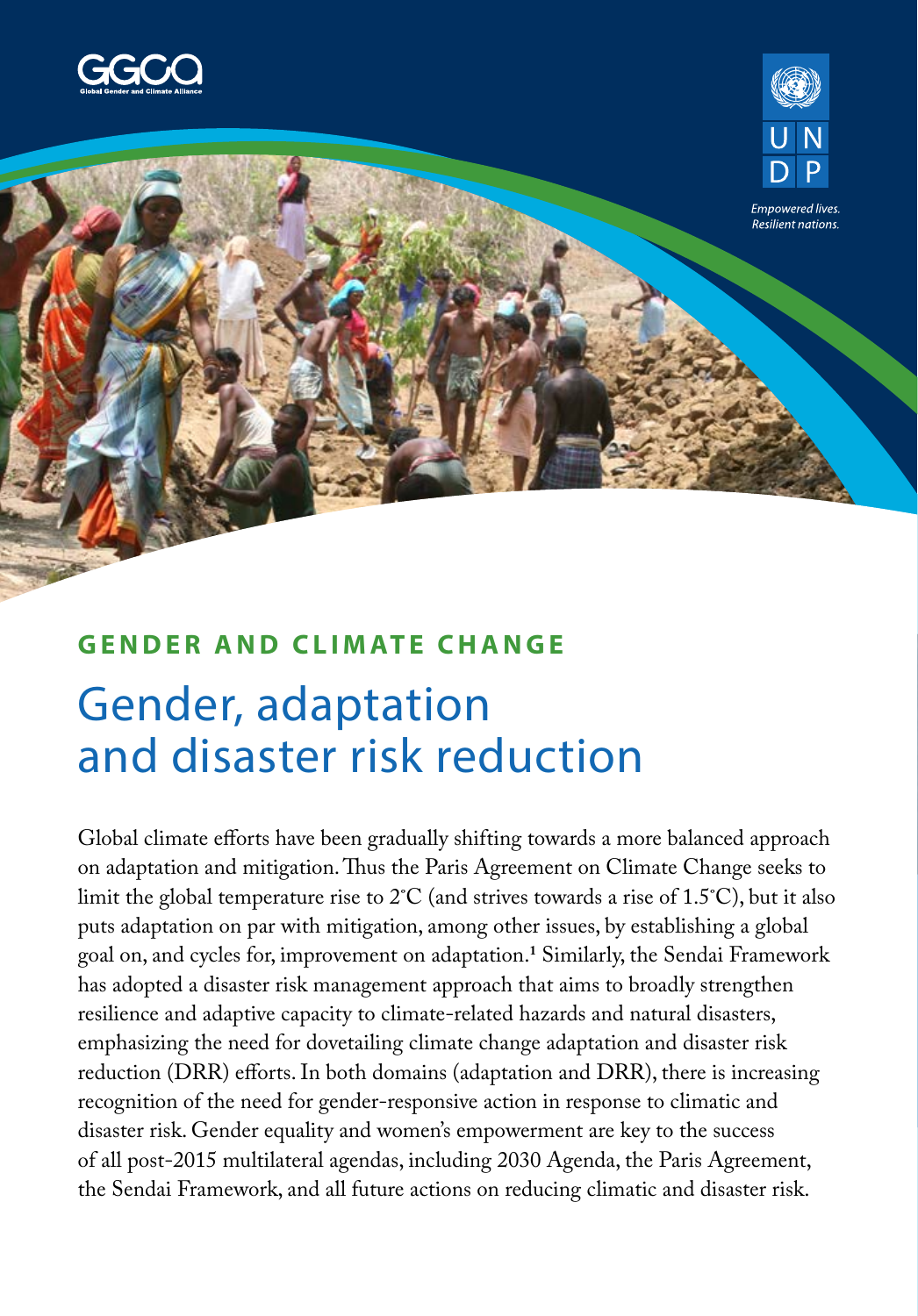### *Gender gaps increase women's vulnerability to climatic and disaster risk*

Vulnerability is a function of socio-economic, geographic, demographic, cultural, political and environmental factors. Different groups are thus differentially vulnerable based, in part or in whole, on their gender, age, social status, health and wealth/poverty; on whether they have a disability; and on other sociocultural characteristics.**<sup>2</sup>** Climate change is disproportionally harsh on vulnerable groups, a large majority among them members of rural communities, particularly women. The reasons therefore are manifold but fall broadly within the stated vulnerability characteristics. Women are often poorer, receive less education, and are excluded from political, community and household decision-making processes that affect their lives.**<sup>3</sup>** Such economic and social inequities translate into women possessing fewer assets and meagre means to cope with the negative effects of the changing climate. The tendency of women and girls to depend more on natural resources for their livelihoods also lends itself to increased vulnerability. For instance, climatic stress on water and forest resources often leads to women having to travel longer distances for a longer time to fetch water or wood, exposing them to health risks**<sup>4</sup>** and limiting their prospects for engaging in high-return ventures such as education, politics and business.**<sup>5</sup>**

Similarly, while disasters pose threats to everyone in their paths, they often have disparately harsher impacts on women. Studies have shown that disaster fatality rates are much higher for women than for men. This is due, in large part, to gendered differences in the capacity to cope with such events and insufficient access for women to information and early warnings.**<sup>6</sup>** For example, women accounted for 61 percent of fatalities caused by Cyclone Nargis in Myanmar in 2008, 70–80 percent in the 2004 Indian Ocean tsunami, and 91 percent in the 1991 cyclone in Bangladesh.**<sup>7</sup>** This gendered asymmetry in vulnerability to disaster risk is rooted primarily in geographic, economic, social, educational/ informational and political power imbalances in societies. These factors translate into women having lower levels of access to economic resources in general, and in particular, lower levels of access to education and information that would allow them to read and act upon disaster warnings.**<sup>8</sup>** Women also tend to live by and work closely with the natural resources and geographical features that are most effected by disasters and shocks (e.g., marginal lands and informal settlements) – men also live in these areas but women are less likely to be able to cope with the shocks. Further, cultural norms on gender roles sometimes limit women's ability to make snap decisions in disaster situations and, in some cases, the clothes they wear and/or their unpaid care work (of children, the sick and/or the elderly) and household responsibilities may restrict their range of movement to escape disasters (particularly waterrelated hazards) (see Box 1: Gender differentiated vulnerability to climate and disaster risk).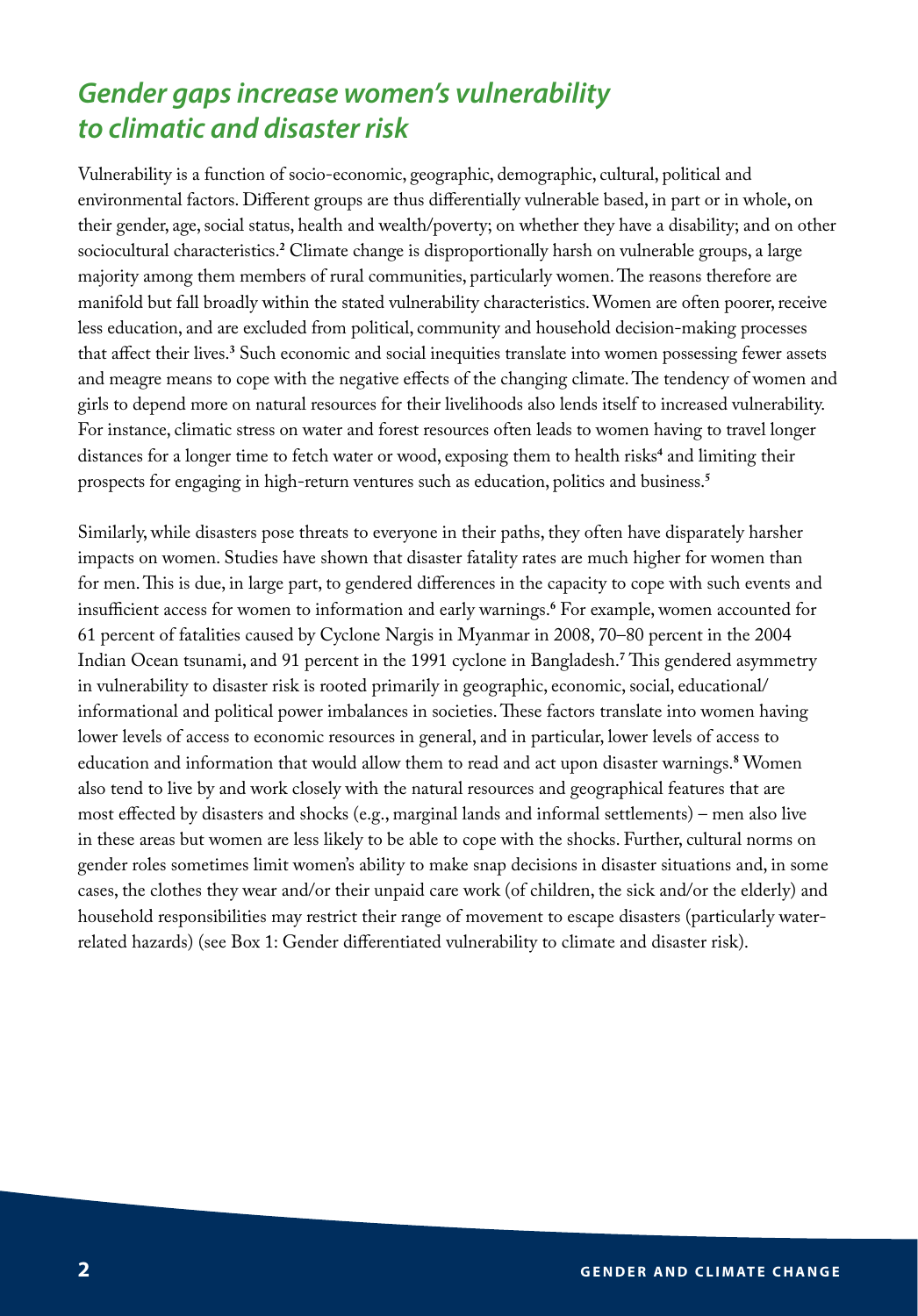### *Box 1 Gender differentiated vulnerability to climate and disaster risk*

- Women and children are 14 times more likely than men to die during a disaster.
- The Human Development Index (HDI)\* value is lower for women than for men.
- Globally, women earn 24 percent less than men. In Latin America, in Mexico, women earn an average of *20 percent less than men; in Argentina, 12 percent less; and in Brazil, 25 percent less.*
- *If all countries were to match the progress towards gender parity of the country in their region with the most rapid improvement on gender inequality, as much as \$12 trillion could be added to annual global GDP growth in 2025.*
- *In the 2004 Asian tsunami, women in many villages in Aceh, Indonesia, and in parts of India, accounted for over 70 percent of the dead.*
- *More women than men died during the 2003 European heatwave. In France, most deaths were among elderly women.*
- *During Hurricane Katrina, most of the people trapped in New Orleans were African-American women and children, the poorest demographic group in the United States.*
- *A study by the World Bank indicates that 155 of the 173 economies it covered (one in nine) have at least one law impeding women's economic opportunities.*
- \* HDI is a summary measurement of average achievement in key dimensions of human development: a long and healthy life, being knowledgeable and having a decent standard of living.

Sources: UNDP (2015a); UNDP (2015b); UNFPA and WEDO (2009); World Bank Group (2015); MGI (2015)**<sup>9</sup>**

### *Adaptation and disaster risk reduction response could unintentionally worsen socio-economic inequities*

While there is almost unanimous consensus on climate change and its damaging impacts, the specific methods and ingredients required to implement 'good' adaptation on the ground is far from clear.**<sup>10</sup>** Thus it is not enough that we make a concerted response to climate change – *how* we respond is just as important. Adaptation (and disaster risk reduction) policies, plans and projects that do not take women's issues and needs into account may unintentionally exacerbate existing gender inequities. The UNFCCC Technology Executive Committee, for example, notes that a lack of careful planning in adopting technologies in support of agricultural adaptation (e.g., agricultural machinery that may not be gender-friendly) increases the risk of social/economic *maladaptation*. **11/12** Similarly, diverting fresh water to areas where there is a water shortage (through dikes, water transfers or irrigation canals) may have the unintended consequence of lengthening and intensifying women's productive and reproductive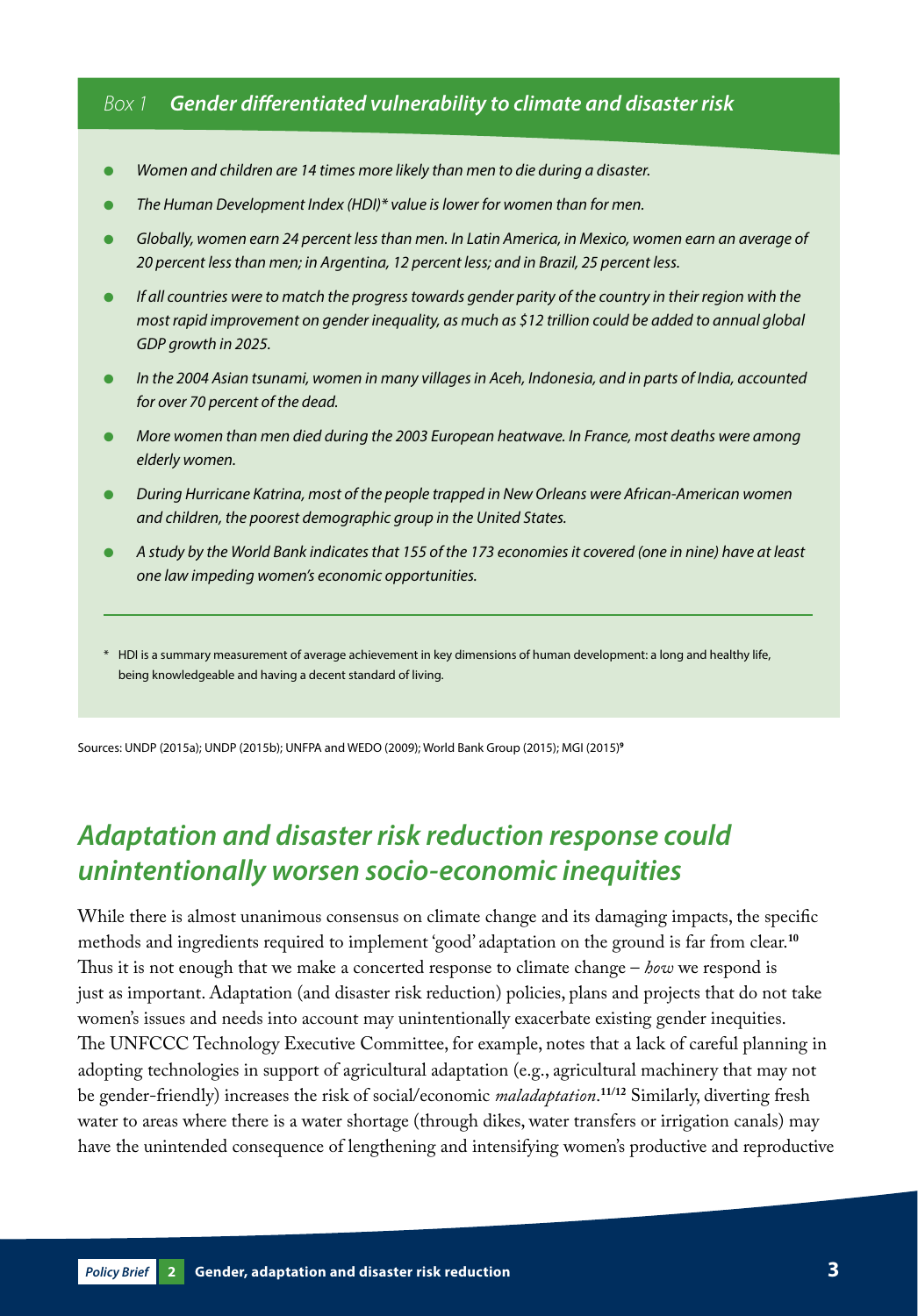working day by placing water sources in distant places.**<sup>13</sup>** These examples underscore the need for proper consideration of the interests and contributions of all members of society, especially women and other vulnerable groups, in the design, planning, financing and implementation of adaptation actions.

There is a growing interest in developing tools and guidelines on how to consider the environmental, sociocultural and economic dimensions of adaptation actions and thereby lower the risk of maladaptation.**<sup>14</sup>** More effort should be made on developing new (and honing existing) standards that ensure thorough consideration for gender in the implementation of adaptation and disaster risk reduction actions.

Building resilience to risks and addressing underlying vulnerability is increasingly being accepted as a unifying goal for climate change adaptation/mitigation, disaster risk management and poverty reduction. The Sendai Framework for Disaster Risk Reduction 2015–2030, adopted on 18 March 2015 at the Third UN World Conference in Sendai, Japan, is one of the highest profile endorsements of the need for an integrated approach to disaster and climatic risk. There is a lot of merit in ensuring that adaptation and disaster risk management efforts are mainstreamed at the national level to increase policy cohesiveness. It is also important that such mainstreaming efforts integrate genderbased vulnerabilities and needs and concerns across scales. Box 2 provides critical elements of gender mainstreaming in adaptation and disaster risk reduction.

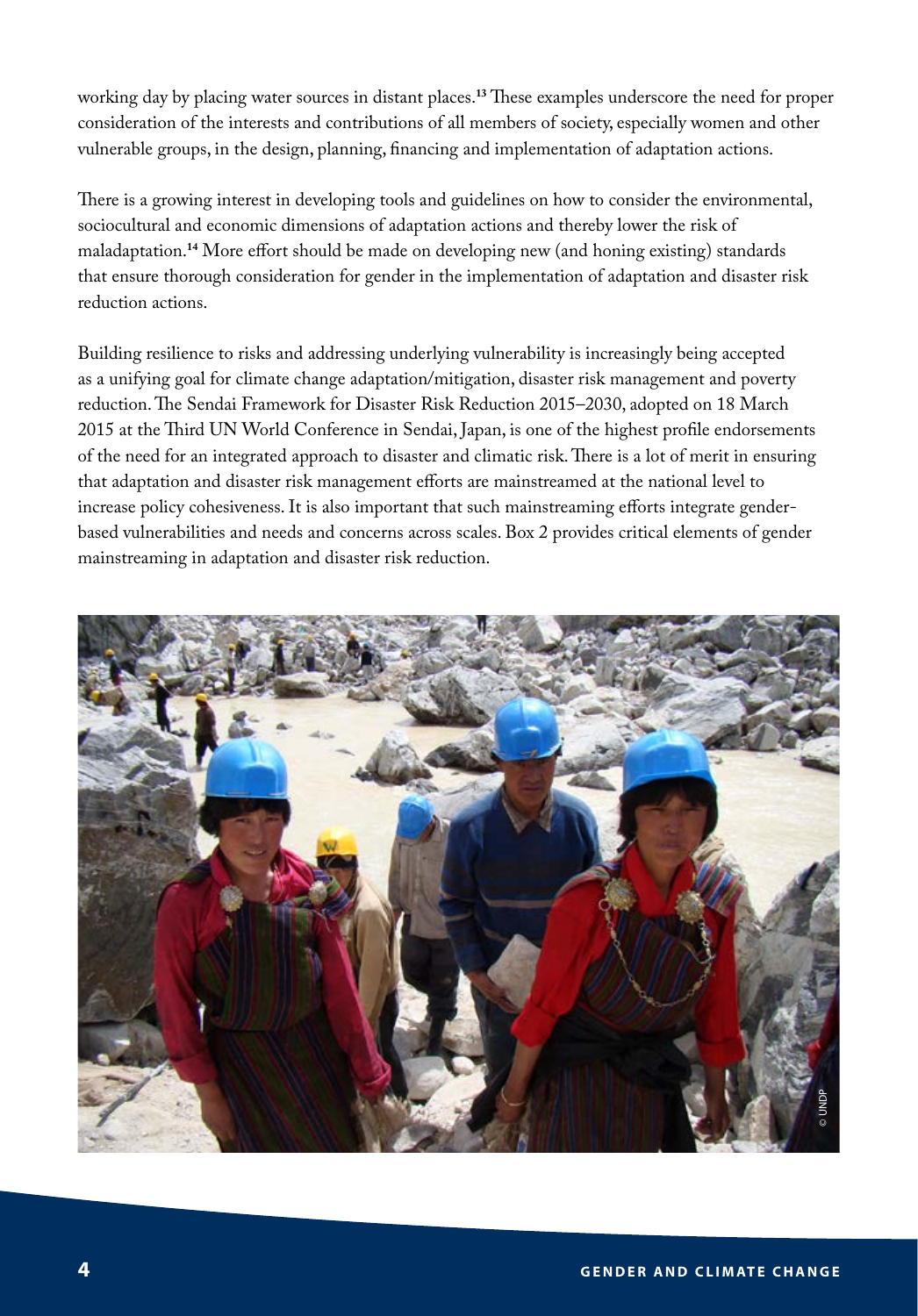### *Box 2 Critical elements of gender mainstreaming in adaptation and disaster risk reduction*

#### *Common elements*

- *Include gender perspectives in adaptation and disaster reduction efforts at the national, regional and international levels – including in policies, strategies, action plans, and programmes;*
- Build the capacities of national and local women's groups' and provide them with a platform to be *heard and to lead;*
- *Include gender-specific indicators and data disaggregated by sex and age to monitor and track progress on gender equality targets;*
- *Ensure that climate finance is responsive to climate change and disaster risk; vulnerability dynamics, especially within marginalized groups of society, including poor women and men. To this end, undertake a gender analysis of applicable budget lines and financial instruments to determine the differentiated impacts on women and men. More broadly, engage with existing climate finance frameworks, networks and instruments at all levels to ensure more meaningful integration of gender perspectives in disaster risk reduction and adaptation efforts;*
- *Consider the reallocation of resources, if relevant, to achieve gender equality outcomes from the actions planned;*
- *Include women's traditional knowledge and perceptions in the analysis and evaluation of adaptation and disaster risks, coping strategies and solutions; analyse climate change data (e.g., on desertification, floods, drought, deforestation) with a gender-sensitive perspective and collect sex-disaggregated data;*
- *Increase women's participation and representation in all levels of decision-making processes.*

#### *Elements specific to disaster risk reduction*

- Take gender-aware steps to reduce the negative impacts of disasters on women, particularly in relation *to their critical roles in rural areas in the provision of water, food and energy (i.e., provide support, health services, information and technology);*
- *Ensure that women are being visibly engaged as agents of change at all levels of disaster preparedness, including in early warning systems, education, communication, information and networking opportunities;*
- *Consider the level of women's access to technology and finances, health care, support services, shelter and security in times of disaster.*

#### *Elements specific to adaptation*

- Address gender differences in capabilities to cope with climate change adaptation. Specifically, make *women's equal access to information, credit and other productive and reproductive resources a priority;*
- *Develop and apply gender-sensitive criteria and indicators for monitoring and evaluation of the results of ongoing adaptation actions.*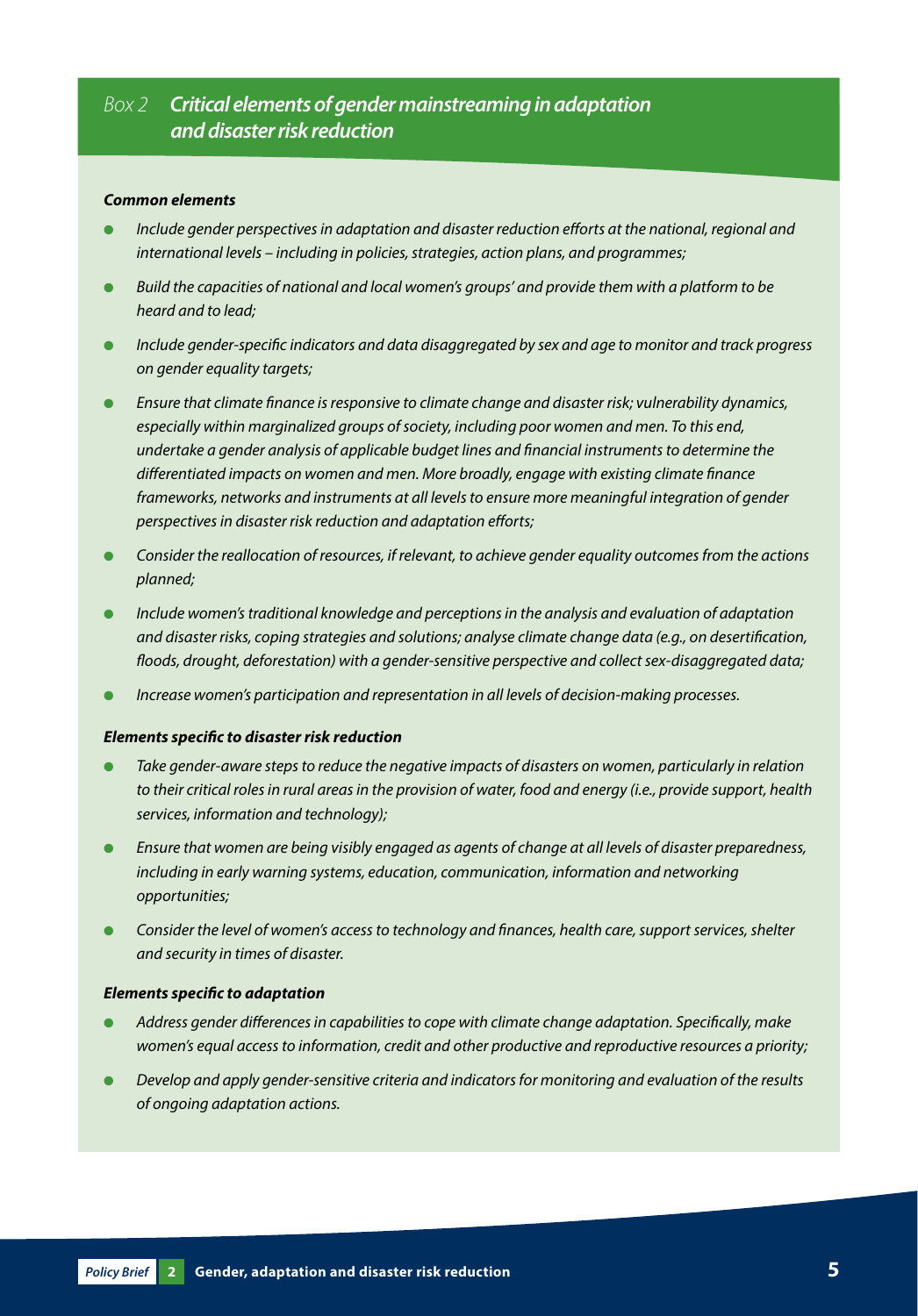# *Women's empowerment improves adaptation to climate and disaster risk*

While women's vulnerability is almost always assumed, their unique capacities and contributions to adaptation and across the disaster management cycle (mitigation, preparedness, response and recovery) have not been well documented.**<sup>15</sup>** In fact, women's individual and collective knowledge and experience in natural resource management and other societal activities at the household and community levels equip them with unique skills that benefit adaptation and disaster efforts across scales and sectors.**<sup>16</sup>** For example, during a drought in the small islands of the Federated States of Micronesia, the knowledge of island hydrology that the women had as a result of their land-based work enabled them to find potable water by digging a new well.**<sup>17</sup>** Similarly, in Honduras, post-Hurricane Mitch (1998), women helped save lives and assets as the water rose,**<sup>18</sup>** and, as part of the recovery efforts, they led and organized community-based work to rebuild homes and other properties.**<sup>19</sup>**

With the new 2030 roadmap and Sustainable Development Goals (SDGs) adopted by the global community, not only is gender equality reaffirmed as a matter of human rights and dignity (SDG 5), it is also recognized as central to all of the SDGs. Appreciating, engaging and promoting women's unique capacities in adaptation and DRR would allow decision makers to pursue policies that build resilience in communities while also remedying gender injustice.

## *Key Messages*

- **Climate effort challenges also provide opportunities to improve human development.** Vigorous, pro-poor and gender-responsive planning and implementation is a winning pathway for nurturing sustainable and resilient livelihoods. Climate change adaptation and disaster risk reduction plans and programmes should aim to build up the asset base of women, promote their participation in the planning and execution of these activities and enhance their empowerment in society.
- **Climate change adaptation and disaster risk reduction actions could lead to maladaptation, unintentionally worsening socio-economic imbalances.** Adaptation and DRR efforts on the ground should be keenly attuned to the varied needs and interests of poor and marginalized communities, especially women, to ensure that these efforts do not inadvertently worsen the status quo. Promoting diversification of economic and/or livelihood opportunities of the poor and adopting gender-sensitive technology are examples of gender-aware DRR and adaptation planning. Existing systems of climate finance (such as the Green Climate Fund) could be helpful in promoting integrated adaptation and disaster risk reduction solutions that also advance social development.
- **Mainstreaming gender considerations into adaptation and through all phases of disaster reduction would add much value to these efforts.** Women bring unique capabilities and knowledge to the adaptation and disaster risk reduction efforts that could lead to greater returns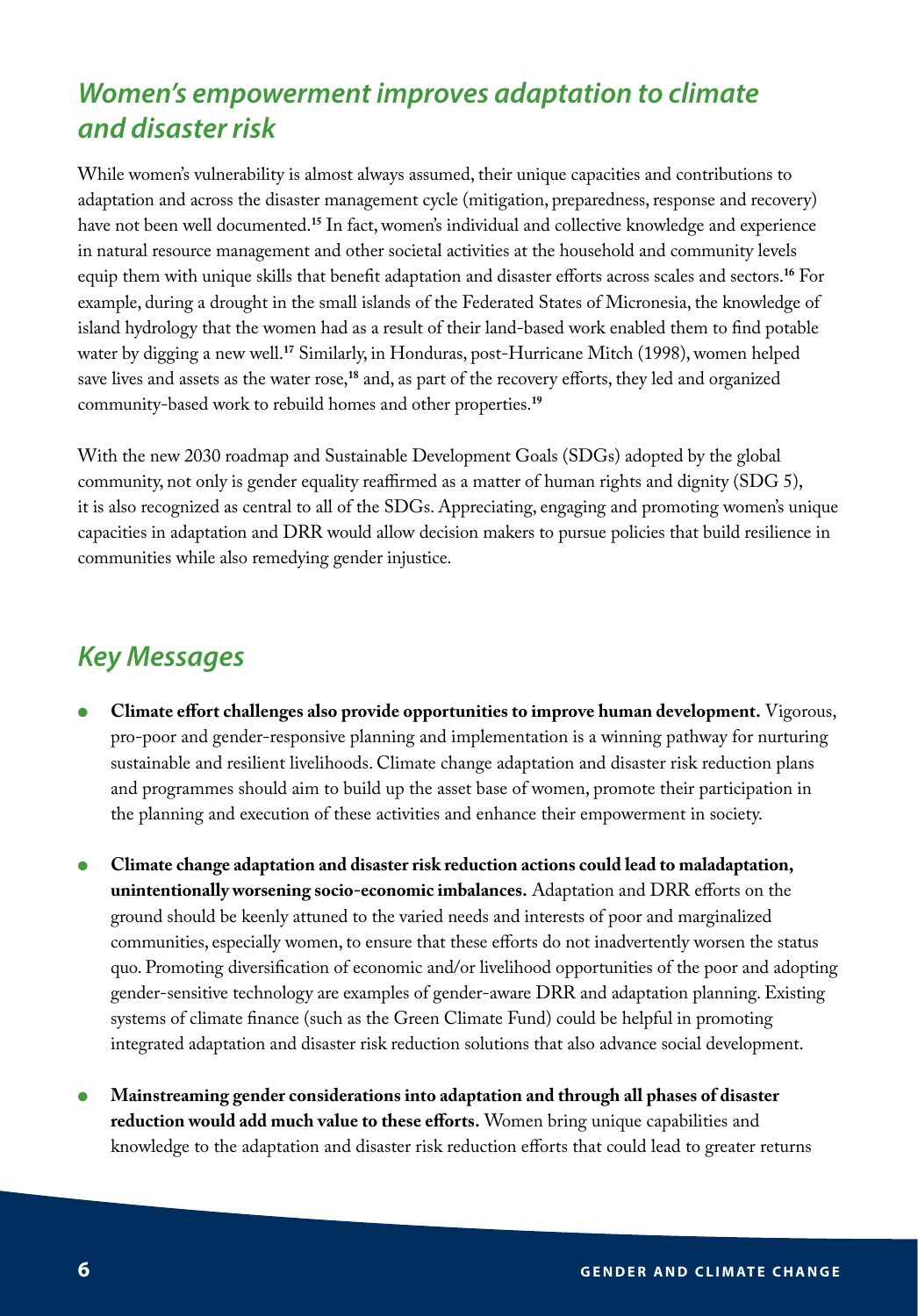for environmental sustainability across SDGs. Incorporating gender perspectives into adaptation and disaster risk reduction and management policy and projects through improved collaboration among all members of society, including men and women, would lead to the greater equitability, effectiveness and sustainability of adaptation and disaster risk reduction efforts (see Box 2: Gender mainstreaming in adaptation; and Box 3: Gender mainstreaming in disaster risk reduction).

● **Adaptation and disaster risk reduction is a process – there is a need for continuous assessment and realignment of goals and priorities.** The empowerment of women and poor and marginalized groups should be seen as one crucial goal in the monitoring and evaluation of projects designed to reduce climatic and disaster risk. Current adaptation and DRR efforts at all levels (such as National Adaptation Plans, Intended Nationally Determined Contributions, Disaster Risk Management National Plans, etc.) should be subjected to persistent reviews with an eye towards improving our understanding of climate and disaster risk reduction pathways that both empower women and lead to climate-resilient development.

#### **REFERENCES**

- **1.** See Article 7; Article 14 of the Paris Agreement (FCCC/CP/2015/L.9/ Rev.1). The cycles on adaptation in the Paris Agreement echo the provisions on cycles of improvement for mitigation and are designed to promote effective adaptation action over time. Accordingly, countries are required to submit and update their adaptation priorities and actual implementation every five years.
- **2.** Intergovernmental Panel on Climate Change (IPCC), *Special report on managing the risks of extreme events and disasters to advance climate change adaptation*, Field, C. B. et al., eds. (Cambridge: Cambridge University Press, 2012).
- **3.** Women's Environment and Development Organization (WEDO), 'Changing the Climate: Why Women's Perspectives Matter', Fact Sheet, 2007.
- **4.** World Health Organization, 'Gender, Climate Change and Health', 2011, www.who.int/globalchange/GenderClimateChangeHealthfinal.pdf.
- **5.** United Nations Development Programme (UNDP), *Human Development Report 2011. Sustainability and Equity: A Better Future for All* (New York: UNDP, 2011); Food and Agriculture Organization (FAO), *The State of Food and Agriculture 2010–11* (Rome: FAO, 2011).
- **6.** Ikeda, K., 'Gender Differences in Human Loss and Vulnerability in Natural Disasters: A Case Study from Bangladesh', *Indian Journal of Gender Studies* 2, no. 2 (1995), pp. 171–193; Neumayer, E. and Plümper, T., 'The Gendered Nature of Natural Disasters: The Impact of Catastrophic Events on the Gender Gap in Life Expectancy, 1981–2002', *Annals of the Association of American Geographers* 97, no. 3 (2007); Oxfam, 'The Tsunami's Impact on Women', Briefing Note, March 2005.
- **7.** Castañeda, I. and Gammage, S., 'Gender, Global Crises, and Climate Change', in Jain, D. and Elson, D., eds., *Harvesting Feminist Knowledge for Public Policy* (New Delhi: SAGE Publications India, 2011).
- **8.** Aguilar, L., Granat, M. and Owren, C., Roots for the future: The landscape and way forward on gender and climate change (Washington, D.C.: International Union for Conservation of Nature and Global Gender and Climate Alliance, 2015).
- **9.** UNDP, 'UNDP and Climate Change: Zero Carbon, Sustainable Development', 2015a; UNDP, *Human Development Report 2015: Work for Human Development* (New York: UNDP, 2015b); World Bank Group, *Women, business and the law 2016: Getting to equal* (Washington, D.C.: World Bank, 2015);

UNFPA and WEDO, 'Women at the Forefront', *Climate Change Connections* 1 (2009); McKinsey Global Institute (MGI), 'The Power of parity: How Advancing Women's Equality Can Add \$12 Trillion to Global Growth,' September 2015.

- **10.** Berrang-Ford, L. et al., 'Are we adapting to climate change?' *Global Environmental Change* 21, no. 1, pp. 25–33 (2011); Magnan, A., 'Avoiding maladaptation to climate change: Towards guiding principles,' *Surveys and Perspectives Integrating Environment and Society* 7, no. 1 (2014).
- **11.** Maladaptation can be understood as "(a)ctions that may lead to increased risk of adverse climate-related outcomes, increased vulnerability to climate change, or diminished welfare, now or in the future", Intergovernmental Panel for Climate Change (IPCC), *Climate Change 2014: Impacts, Adaptation, and Vulnerability. Part B: Regional Aspects. Contribution of Working Group II to the Fifth Assessment Report of the Intergovernmental Panel on Climate Change*, Barros, V. R. and Field, C. B. et al., eds. (Cambridge, U.K. and New York: Cambridge University Press, 2014).
- **12.** United Nations Framework Convention on Climate Change (UNFCC), 'Technologies for Adaptation in the Agriculture Sector: Technology Executive Committee', TEC Brief #4, 2014.
- **13.** Intergovernmental Panel for Climate Change (IPCC), *Contribution of Working Group II to the Fourth Assessment Report of the Intergovernmental Panel on Climate Change*, Parry, M. and Canziani, O. et al., eds. (Cambridge, U.K. and New York: Cambridge University Press, 2007).
- **14.** See Magnan, 'Avoiding maladaptation to climate change' (2014).
- **15.** Bradshaw, S. and Fordham, M., 'Women, Girls and Disasters: A review for DFID', August 2013.
- **16.** WEDO, 'Changing the Climate' (2007).
- **17.** IPCC, *Contribution of Working Group II to the Fourth Assessment Report of the Intergovernmental Panel on Climate Change* (2007).
- **18.** Bradshaw and Fordham, 'Women, Girls and Disasters' (2013).
- **19.** IPCC, *Special report on managing the risks of extreme events and disasters to advance climate change adaptation* (2012); Forino, G. et al., 'A Conceptual Governance Framework for Climate Change Adaptation and Disaster Risk Reduction Integration', *International Journal of Disaster Risk Science* 6, no. 4 (2015), pp. 372–384.